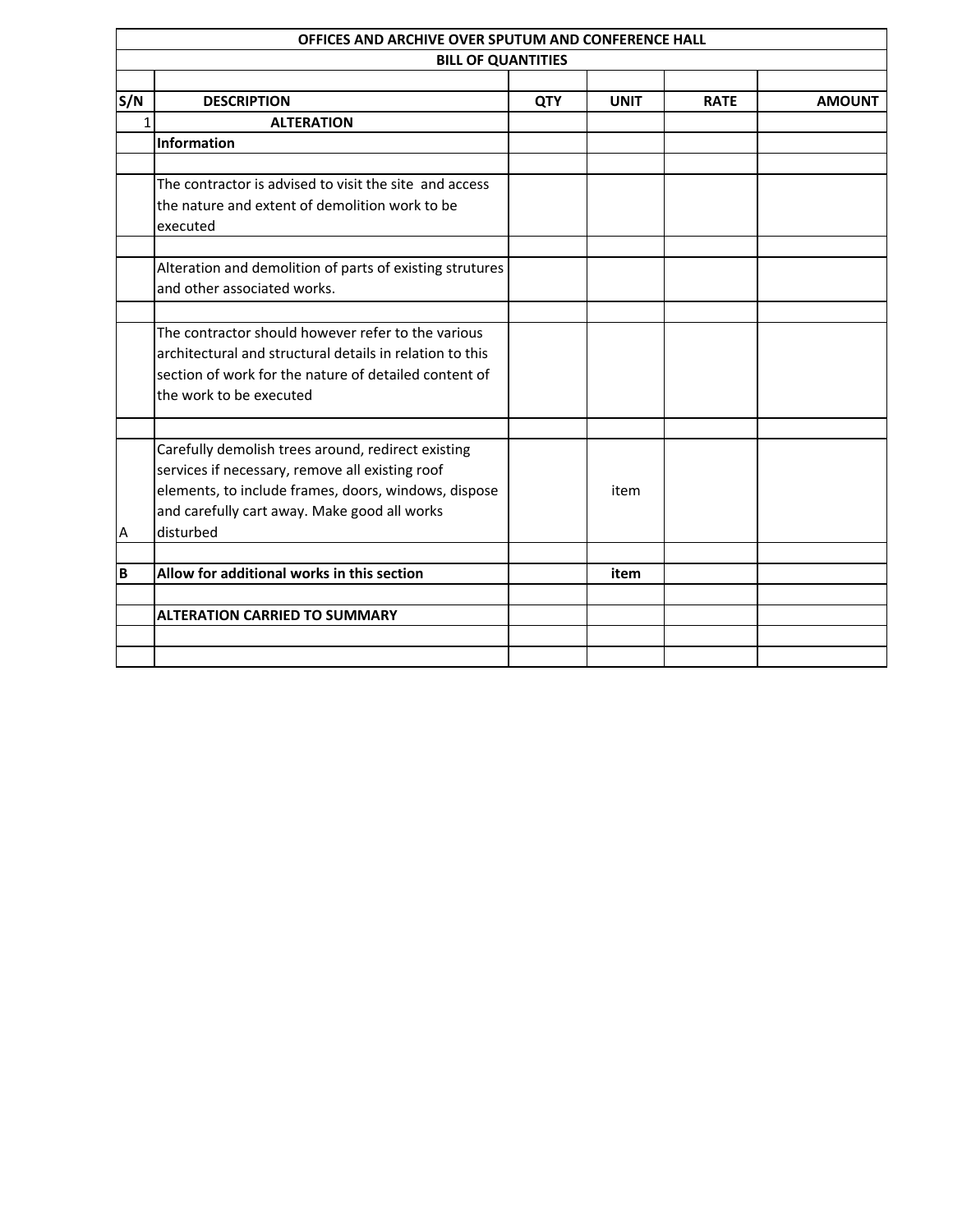|    | <b>SUBSTRUCTURE</b>                                     |    |      |  |
|----|---------------------------------------------------------|----|------|--|
|    | <b>Information</b>                                      |    |      |  |
|    |                                                         |    |      |  |
|    | This work in this section comprises of                  |    |      |  |
|    | excavations, levelling and compactions to support       |    |      |  |
|    | existing floor and introduction to support decks, upper |    |      |  |
|    | floors and other ancilliary works                       |    |      |  |
|    |                                                         |    |      |  |
|    |                                                         |    |      |  |
|    | <b>Excavation</b>                                       |    |      |  |
|    | Excavate foundation pits for pad foundations not        |    |      |  |
|    | exceeding 600mm width, maxmum depth, not                | 4  | m3   |  |
| A  | exceeding 600mm starting at stripped level              |    |      |  |
|    |                                                         |    |      |  |
|    | Back and remove previously excavated materials to       |    |      |  |
| B  | <b>site</b>                                             | 4  | mЗ   |  |
|    |                                                         |    |      |  |
|    | <b>Surface Treatment</b>                                |    |      |  |
|    | Level and compact bottom of excavation to receive       |    |      |  |
| C  | concrete                                                | 6  | m2   |  |
|    |                                                         |    |      |  |
|    | <b>Concrete work</b>                                    |    |      |  |
|    |                                                         |    |      |  |
|    |                                                         |    |      |  |
|    | Plain in-situ concrete { 1:4:8 } binding not exceeding  | 1  | m3   |  |
| D  | 50mm thick in : foundations, under pad footings         |    |      |  |
|    |                                                         |    |      |  |
|    |                                                         |    |      |  |
|    | Vibrated reinforced in-situ concrete { 1:2:4- 19mm      |    |      |  |
|    | aggregate} filled into formwork and well packed         |    |      |  |
|    | around reinforcement measured seperately in;            |    |      |  |
| E  | Pad footings 600mm deep                                 | 1  |      |  |
|    |                                                         |    |      |  |
|    | <b>Support</b>                                          |    |      |  |
|    | High yeild foundation support in form cleave or         |    |      |  |
|    | gutted plates fabricated to support existing            | 24 | nos  |  |
| F  | foundation footings at 2m intervals                     |    |      |  |
|    |                                                         |    |      |  |
|    | Reinforcement                                           |    |      |  |
|    | High yeild reinforcement to BS4449 in straight and      |    |      |  |
|    | bent bars cut to length including hooks spacers         |    |      |  |
|    | distance blocks tying wires, welding to threaded nuts   |    |      |  |
|    | to receive structural steelUB Columns measured          |    |      |  |
|    | seperately                                              |    |      |  |
| G  | 10 - 16mm diametre                                      | 90 | kg   |  |
|    |                                                         |    |      |  |
|    | BRC mesh ref A-142 to slab according to the             | 19 | m2   |  |
| ΙH | structural Engineers specifications                     |    |      |  |
|    |                                                         |    |      |  |
|    | Sawn formwork to;                                       |    |      |  |
|    | Edges of footings not exceeding 600mm deep              | 6  | m2   |  |
|    |                                                         |    |      |  |
|    | Protect all works in this element                       |    | item |  |
|    |                                                         |    |      |  |
|    |                                                         |    |      |  |
|    | SUBSTRUCTURE CARRIED TO SUMMARY                         |    |      |  |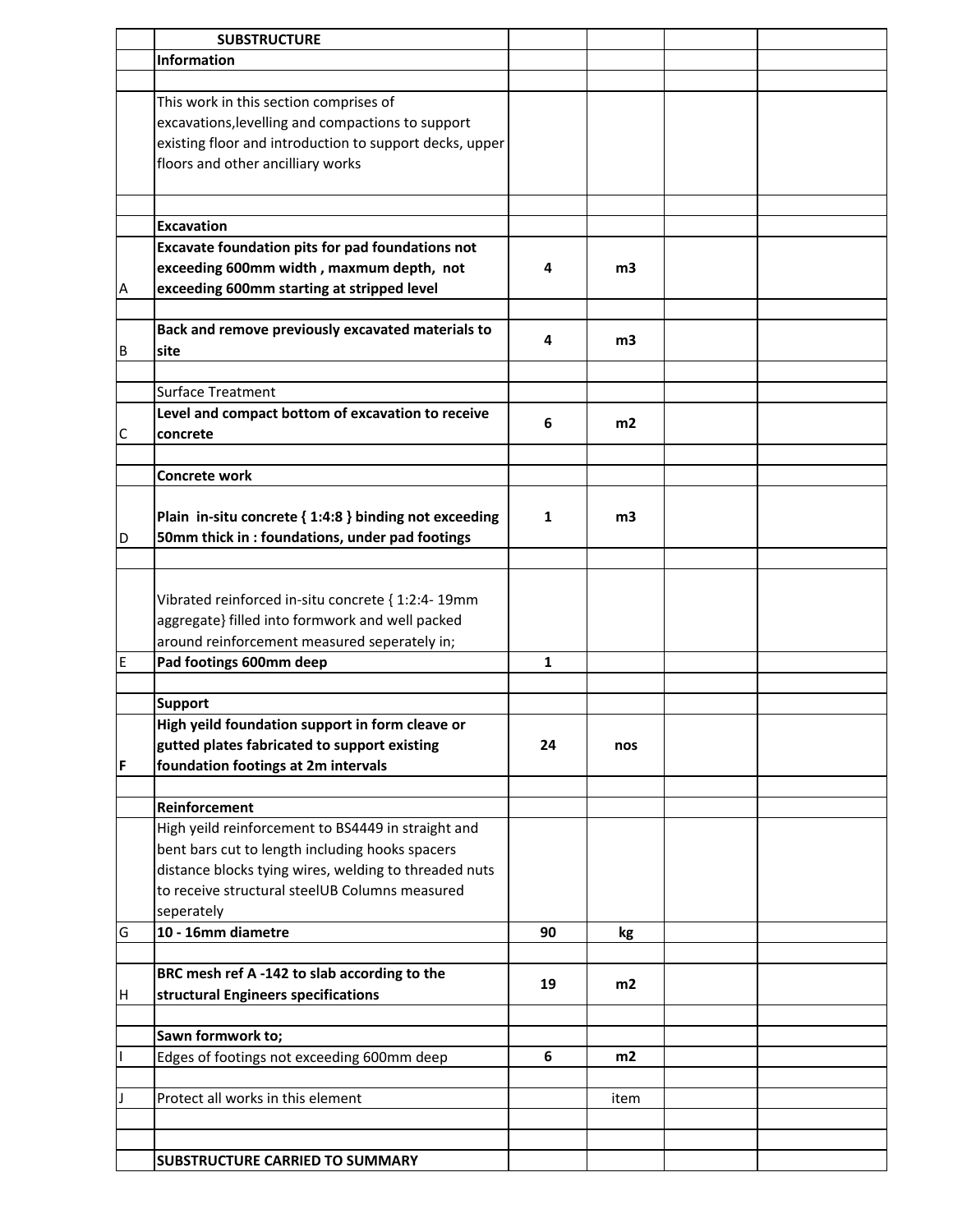|             | <b>FRAMES, UPPER FLOORS AND STAIRCASES</b>                |     |      |  |
|-------------|-----------------------------------------------------------|-----|------|--|
|             | <b>Information</b>                                        |     |      |  |
|             |                                                           |     |      |  |
|             | Reterence is made to Architects drawing for details       |     |      |  |
|             | and work description required in this section             |     |      |  |
|             | Concrete work                                             |     |      |  |
|             |                                                           |     |      |  |
|             | Vibrated reinforced in- situ concrete { 1:2:4 - 19mm      |     |      |  |
|             | aggregate } filled into formwork and well packed          |     |      |  |
|             | around reinforcement measured seperately in:              |     |      |  |
| Α           | Floor slabs, 50mm thick                                   | 9   |      |  |
|             |                                                           |     |      |  |
|             | Vibrated reinforced precast concrete {1: 2 :4 - 19mm      |     |      |  |
|             | aggregate} well packed around BRC mesh                    |     |      |  |
|             | reinforcement measured seperately in;                     |     |      |  |
| B           | Steps 50mm thick                                          | 1   |      |  |
|             |                                                           |     |      |  |
|             | Reinforcement                                             |     |      |  |
|             | BRC mesh to upper floor slab, according to the            |     |      |  |
| $\mathsf C$ | structural engineers specifications                       | 134 |      |  |
|             |                                                           |     |      |  |
| D           | Ditto to precast step slabs                               | 16  |      |  |
|             |                                                           |     |      |  |
|             |                                                           |     |      |  |
|             | <b>Structural Steel Frames, Upper floor and Staircase</b> |     |      |  |
|             | Steel metal deck plate welded to structural steel         |     |      |  |
|             | frames receive concrete slab, according to the            | 144 |      |  |
| E           | structural engineers specifications                       |     |      |  |
|             |                                                           |     |      |  |
|             | <b>Unfabricated Steel work</b>                            |     |      |  |
|             | Allow for the fabrication and installation of weldable    |     |      |  |
|             | structural steel frames and staircase to BS4360           |     |      |  |
|             | including necessary specified Universal beams, L          |     |      |  |
| F           | Angles, steel plates and bolts etc, cut to length and     |     | sum  |  |
|             | primed with anti corrosion primers, to wall support       |     |      |  |
|             | frame, staircase and handrails, according to the          |     |      |  |
|             | architects instructions                                   |     |      |  |
|             |                                                           |     |      |  |
|             |                                                           |     |      |  |
| G           | Protect all works in this element                         |     | item |  |
|             |                                                           |     |      |  |
|             |                                                           |     |      |  |
|             | FRAMES, UPPER FLOORS AND STAIRCASES CARRIED               |     |      |  |
|             | <b>TO SUMMARY</b>                                         |     |      |  |
|             |                                                           |     |      |  |
|             |                                                           |     |      |  |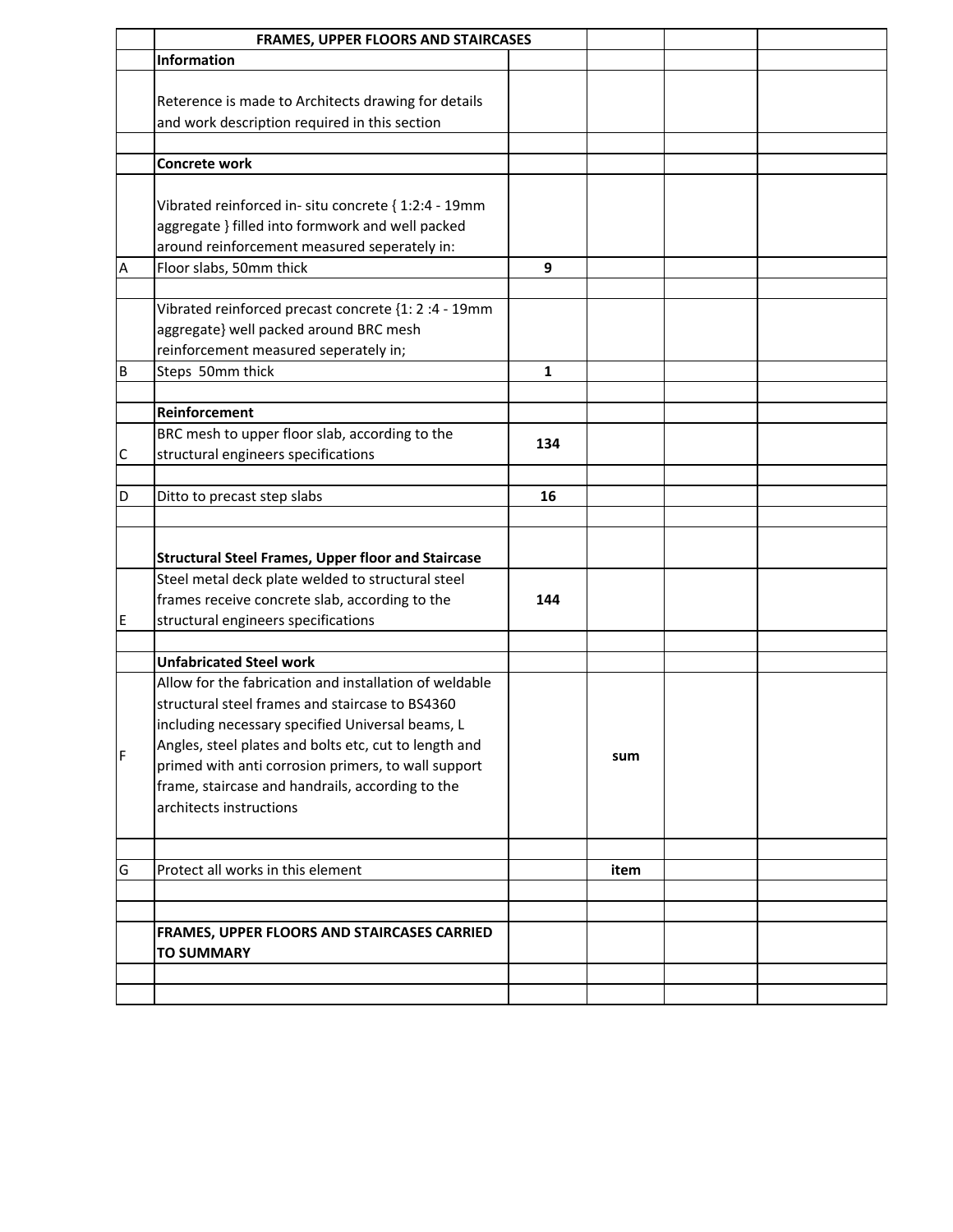|    | <b>WALL</b>                                       |     |                |  |
|----|---------------------------------------------------|-----|----------------|--|
|    | <b>Information</b>                                |     |                |  |
|    | Reference is made to the following;               |     |                |  |
|    | Architects location Drawings for details and      |     |                |  |
|    | description of work required in this section.     |     |                |  |
|    |                                                   |     |                |  |
|    | <b>Panel Walls</b>                                |     |                |  |
|    | 50mm thick sandwich cold room pallet sourced from |     |                |  |
|    | Vitapur Nigeria Limited equally approved complete |     |                |  |
|    | with necessary installation interlocks and        | 278 | m <sub>2</sub> |  |
|    | accessories, fixed according to the architects    |     |                |  |
| A  | <b>instructions</b>                               |     |                |  |
|    | 50mm thick panel walls, 2.5m high                 |     |                |  |
|    |                                                   |     |                |  |
| ΙB | Protect all works in this element                 |     | item           |  |
|    |                                                   |     |                |  |
|    | <b>WALL CARRIED SUMMARY</b>                       |     |                |  |
|    |                                                   |     |                |  |
|    |                                                   |     |                |  |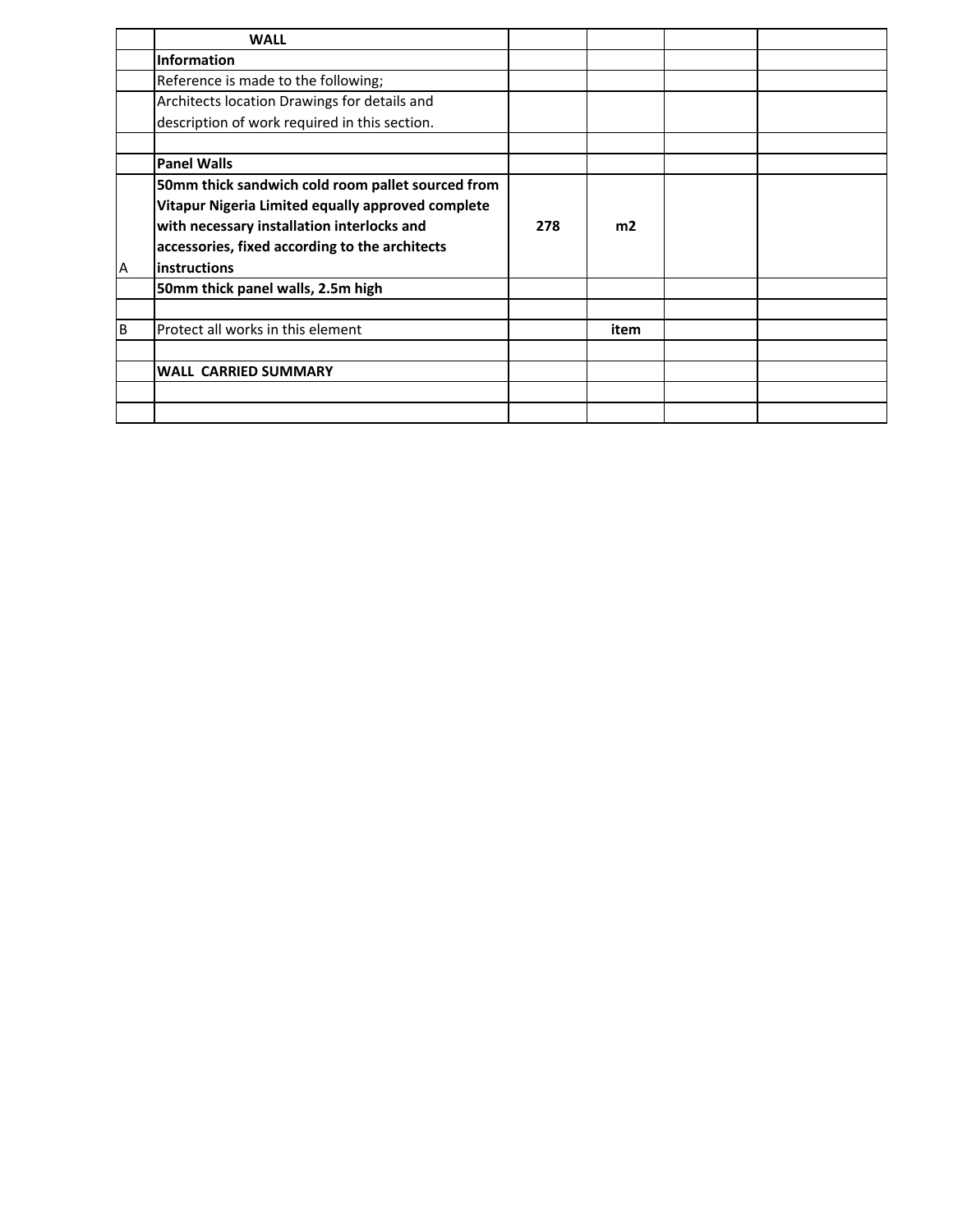|             | <b>ROOF</b>                                                                                                                                                                                                                                                                                                                                               |     |      |  |
|-------------|-----------------------------------------------------------------------------------------------------------------------------------------------------------------------------------------------------------------------------------------------------------------------------------------------------------------------------------------------------------|-----|------|--|
|             | <b>Information</b>                                                                                                                                                                                                                                                                                                                                        |     |      |  |
|             | Reference is made to the following;                                                                                                                                                                                                                                                                                                                       |     |      |  |
|             | Architects location Drawings for details and                                                                                                                                                                                                                                                                                                              |     |      |  |
|             | description of work required in this section.                                                                                                                                                                                                                                                                                                             |     |      |  |
|             |                                                                                                                                                                                                                                                                                                                                                           |     |      |  |
|             | <b>Roof carcass</b>                                                                                                                                                                                                                                                                                                                                       |     |      |  |
| Α           | Allow for the fabrication and installation of steel roof<br>carcass, including necessary specified L Angles plates,<br>bolts etc, well wedded, cut to length, primed with anti<br>corrosion primers, to receive longspan aluminium<br>covering attached above support frame with attached<br>fascia board to recieve aluminium roof fascia as<br>directed |     | sum  |  |
|             |                                                                                                                                                                                                                                                                                                                                                           |     |      |  |
|             | <b>Covering</b>                                                                                                                                                                                                                                                                                                                                           |     |      |  |
|             | Approved longspan corrugated aluminium otherwise<br>approved roofing sheets fixed to purlins with<br>necessary accessories including drive screws and<br>bolts, nut washers and bituminous sealers all in<br>accordance with manufacturers printed instructions                                                                                           |     |      |  |
| B           | 0.55mm thick roofing sheets                                                                                                                                                                                                                                                                                                                               | 220 | m2   |  |
|             |                                                                                                                                                                                                                                                                                                                                                           |     |      |  |
| $\mathsf C$ | 0.55mm thick ridge 300mm girth                                                                                                                                                                                                                                                                                                                            | 39  | m    |  |
|             |                                                                                                                                                                                                                                                                                                                                                           |     |      |  |
| D           | Allow for aluminium roof gutter system, connected to<br>attached PVC pipes according to the archiects<br>specifications                                                                                                                                                                                                                                   |     | sum  |  |
|             | Protect all works in this element                                                                                                                                                                                                                                                                                                                         |     |      |  |
| E           |                                                                                                                                                                                                                                                                                                                                                           |     | item |  |
|             | <b>ROOF CARRIED TO SUMMARY</b>                                                                                                                                                                                                                                                                                                                            |     |      |  |
|             |                                                                                                                                                                                                                                                                                                                                                           |     |      |  |
|             |                                                                                                                                                                                                                                                                                                                                                           |     |      |  |
|             |                                                                                                                                                                                                                                                                                                                                                           |     |      |  |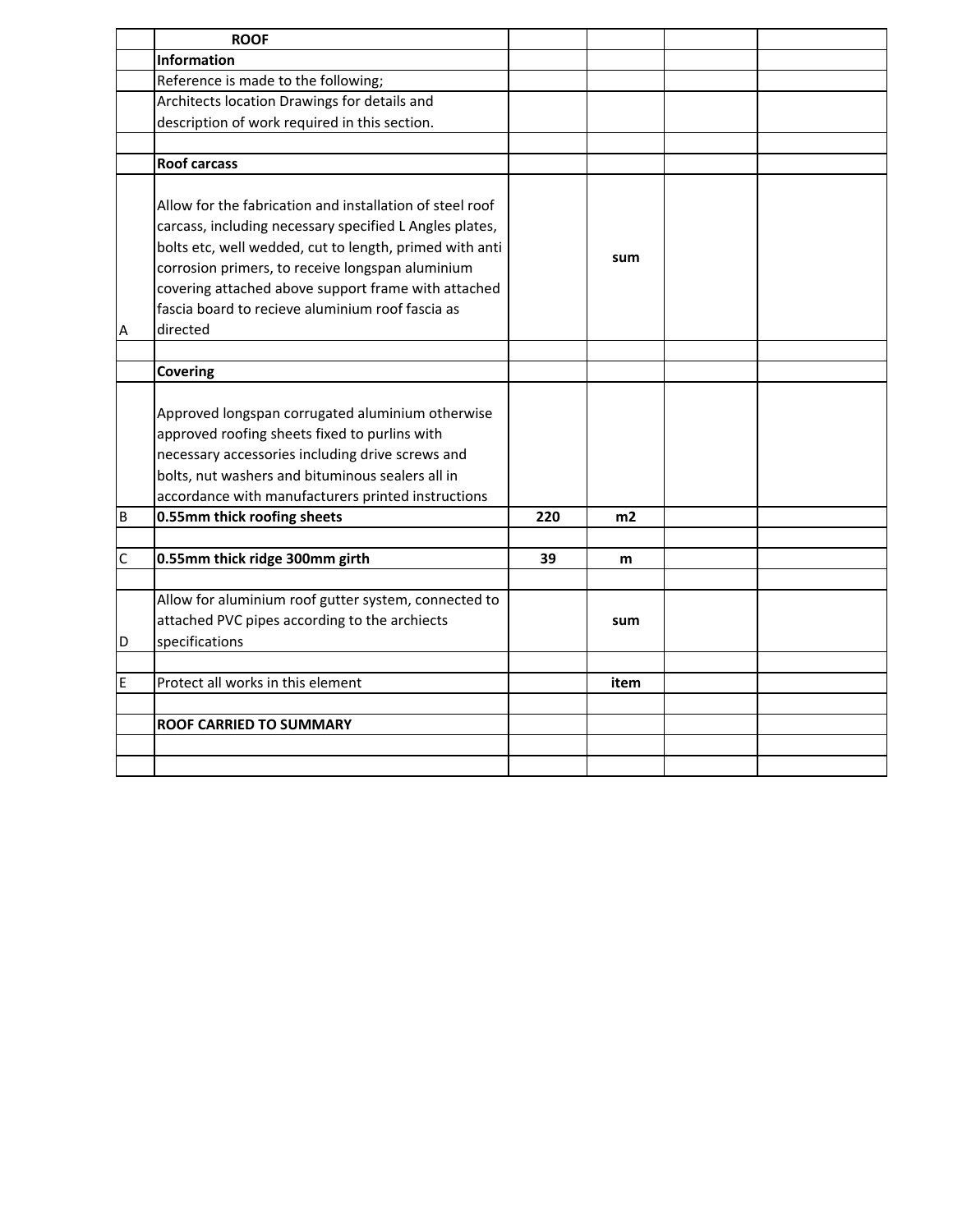|                         | <b>FINISHES</b>                                        |     |      |  |
|-------------------------|--------------------------------------------------------|-----|------|--|
|                         | <b>Information</b>                                     |     |      |  |
|                         | Reference is made to the following;                    |     |      |  |
|                         | Architects location Drawings for details and           |     |      |  |
|                         | description of work required in this section.          |     |      |  |
|                         |                                                        |     |      |  |
|                         | <b>Floor Finishes</b>                                  |     |      |  |
|                         | Approved 10mm thick fully vitrified floor tiles finish |     |      |  |
|                         | laid to approved pattern fixed with tile adhesives but |     |      |  |
|                         | jointed and pointed in matching grout, laid on         |     |      |  |
|                         | screeded bed{ tile cost 3500 per m2}, screed           |     |      |  |
|                         | measured seperately                                    |     |      |  |
| $\overline{\mathsf{A}}$ | <b>Floors</b>                                          | 210 | m2   |  |
|                         |                                                        |     |      |  |
| B                       | 42mm cement and screeded bed {1:3}                     | 210 | m2   |  |
|                         | <b>Floors</b>                                          |     |      |  |
|                         |                                                        |     |      |  |
|                         | <b>Ceiling Finishes</b>                                |     |      |  |
|                         | Supply and install approved 600mm x 600mm              |     |      |  |
|                         | suspended mineral fibre boards fixed to galvanized     |     |      |  |
|                         | steel knoggings                                        |     |      |  |
|                         | Ceilings { upper floor} and{ ground floor} customer    |     |      |  |
| C                       | care and data                                          | 360 | m2   |  |
|                         |                                                        |     |      |  |
|                         | stainless steel or otherwise approved handrails to     |     |      |  |
| D                       | staircase and external balcony areas to architects     | 15  | m    |  |
|                         | specification                                          |     |      |  |
|                         |                                                        |     |      |  |
|                         | Allow a provisional sum for additional works to the    |     |      |  |
| E                       | following finshing items                               |     | sum  |  |
|                         |                                                        |     |      |  |
| F                       | Protect all works in the element                       |     | item |  |
|                         |                                                        |     |      |  |
|                         |                                                        |     |      |  |
|                         | <b>FINISHINGS CARRIED TO SUMMARY</b>                   |     |      |  |
|                         |                                                        |     |      |  |
|                         |                                                        |     |      |  |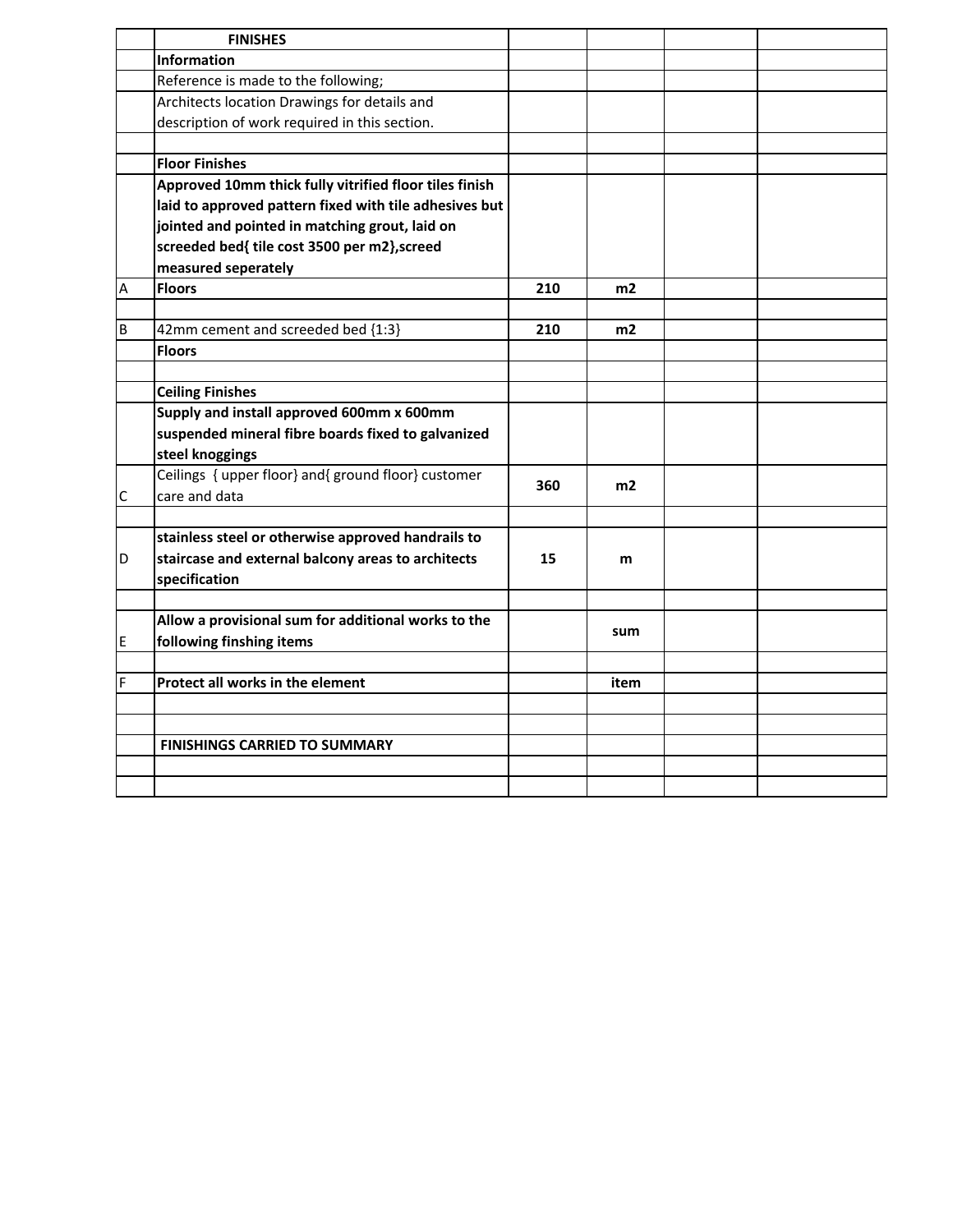|              | <b>WINDOWS AND DOORS</b>                               |                         |      |  |
|--------------|--------------------------------------------------------|-------------------------|------|--|
|              | <b>Information</b>                                     |                         |      |  |
|              | Reference is made to the following;                    |                         |      |  |
|              | Architects location Drawings for details and           |                         |      |  |
|              | description of work required in this section.          |                         |      |  |
|              |                                                        |                         |      |  |
|              | <b>Windows</b>                                         |                         |      |  |
|              |                                                        |                         |      |  |
|              |                                                        |                         |      |  |
|              | Tower Economy sliding Aluminium powdered coated        |                         |      |  |
|              | approved window with 6mm clear glass and flyscreen     |                         |      |  |
|              | complete with all iron mongery assembled and fixed     |                         |      |  |
| A            | 1500mm x 1200mm high                                   | 6                       | nos  |  |
|              |                                                        |                         |      |  |
| B            | 1800mm x 1200mm high                                   | 10                      | nos  |  |
|              |                                                        |                         |      |  |
| $\mathsf{C}$ | 900mm x 1200mm high                                    | 1                       | nos  |  |
|              |                                                        |                         |      |  |
| D            | 600mm x 700mm high                                     | 6                       | nos  |  |
|              |                                                        |                         |      |  |
|              | Approved burglar proofz screens to window openings     |                         |      |  |
|              | consisting of 25 x 25 x 20mm metalbar sections pipe    |                         |      |  |
|              | at 150mm centres vertically and horizontally welded    |                         |      |  |
|              | together and coated with same specified above          |                         |      |  |
|              | aluminium profile infused to window frame to suit      |                         |      |  |
|              | opening as directed by Architcect;                     |                         |      |  |
|              |                                                        |                         |      |  |
|              |                                                        |                         |      |  |
|              | Allow a provisional sum for fabrication and            |                         | sum  |  |
| E            | installation of burglars to windows                    |                         |      |  |
|              |                                                        |                         |      |  |
|              | <b>Doors</b>                                           |                         |      |  |
|              |                                                        |                         |      |  |
|              | Supply and fix American Panel flush Doors of superior  |                         |      |  |
|              | quality with woodlike finish complete with approved    |                         |      |  |
|              | frames, architraves, and set of necessary iron mongery |                         |      |  |
|              | obtained from approved suppliers                       |                         |      |  |
| F            | 900mm x 2100mm high                                    | $\overline{\mathbf{4}}$ | nos  |  |
|              |                                                        |                         |      |  |
| G            | 1200mm x 2100mm high                                   | $\mathbf{2}$            | nos  |  |
|              |                                                        |                         |      |  |
|              | 750mm x 2100 mm high                                   | 8                       |      |  |
| H            |                                                        |                         | nos  |  |
|              |                                                        |                         |      |  |
|              | 1200mm x 2100mm high tower aluminium sliding           | $\overline{2}$          | nos  |  |
|              | glazed door}                                           |                         |      |  |
|              |                                                        |                         |      |  |
|              | 750mm x 2100mm high { finger print sensor wooden       | $\mathbf{2}$            | nos  |  |
| J            | access door                                            |                         |      |  |
|              |                                                        |                         |      |  |
| К            | Protect all works in this element                      |                         | item |  |
|              |                                                        |                         |      |  |
|              |                                                        |                         |      |  |
|              |                                                        |                         |      |  |
|              | <b>WINDOWS AND DOORS CARRIED TO SUMMARY</b>            |                         |      |  |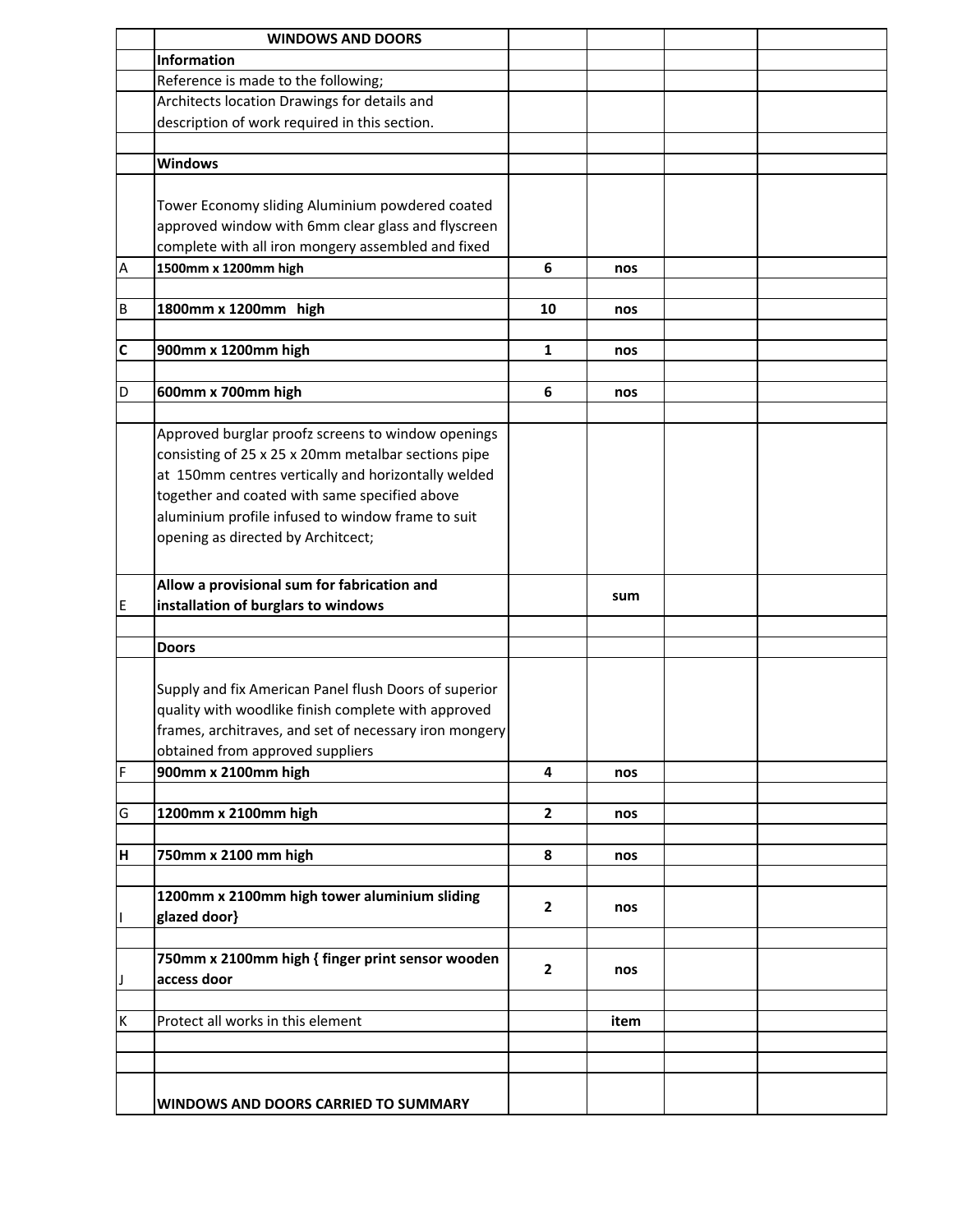|    | <b>ENGINEERING SERVICES</b>                             |   |     |  |
|----|---------------------------------------------------------|---|-----|--|
|    | <b>Information</b>                                      |   |     |  |
|    | Reference is made to the following;                     |   |     |  |
|    | Architects location Drawings for details and            |   |     |  |
|    | description of work required in this section.           |   |     |  |
|    |                                                         |   |     |  |
|    | <b>Mechanical Engineering Installations</b>             |   |     |  |
|    | <b>Pipeworks</b>                                        |   |     |  |
|    | Allow for the sum for plumbing pipeworks                |   |     |  |
|    | installations                                           |   |     |  |
|    |                                                         |   |     |  |
|    | Supply and fix the following set of sanitory appliances |   |     |  |
|    | and accessories including all neccesary mixer taps,     |   |     |  |
|    | joints to existing hot and cold water supply and        |   |     |  |
|    | existing discharge pipes;                               |   |     |  |
|    | Full Pedestal wash hand basin, complete with tap,       |   |     |  |
| A  | waste and accessories                                   | 3 | nos |  |
|    |                                                         |   |     |  |
| B  | <b>Towel Rail</b>                                       | 3 | nos |  |
|    |                                                         |   |     |  |
|    | Closed couple water closet system complete with         |   |     |  |
| С  | Pan connector and hand shower                           | 6 | nos |  |
|    |                                                         |   |     |  |
|    | <b>Bench</b>                                            |   |     |  |
|    |                                                         |   |     |  |
|    | Double bowl kitchen sink complete with chrome           |   |     |  |
|    | taps, bottle traps and acessories infused into well     | 1 | nos |  |
|    | polished HDF wooden cabinet 1.8m long and finishng      |   |     |  |
| ID | height 1m to the granite top in the collection room     |   |     |  |
|    |                                                         |   |     |  |
|    | <b>Electrical Engineering Installations</b>             |   |     |  |
|    |                                                         |   |     |  |
|    | Allow a Provisional sum for the supply and              |   |     |  |
|    | installation of pipe works of PVC Conduit or            |   |     |  |
|    | surface, inclusive of wiring, Earth conduiting          |   | sum |  |
|    | system, change over switches, distribition boards       |   |     |  |
|    | inclusive of breaker, sockets and switches, lightning   |   |     |  |
| E  | fittings, fire alarm systems, cctv where applicable etc |   |     |  |
|    |                                                         |   |     |  |
| F  | Protect all works in this element                       |   |     |  |
|    |                                                         |   |     |  |
|    |                                                         |   |     |  |
|    |                                                         |   |     |  |
|    | <b>ENGINEERING SERVICES CARRIED TO SUMMARY</b>          |   |     |  |
|    |                                                         |   |     |  |
|    |                                                         |   |     |  |
|    |                                                         |   |     |  |
|    |                                                         |   |     |  |